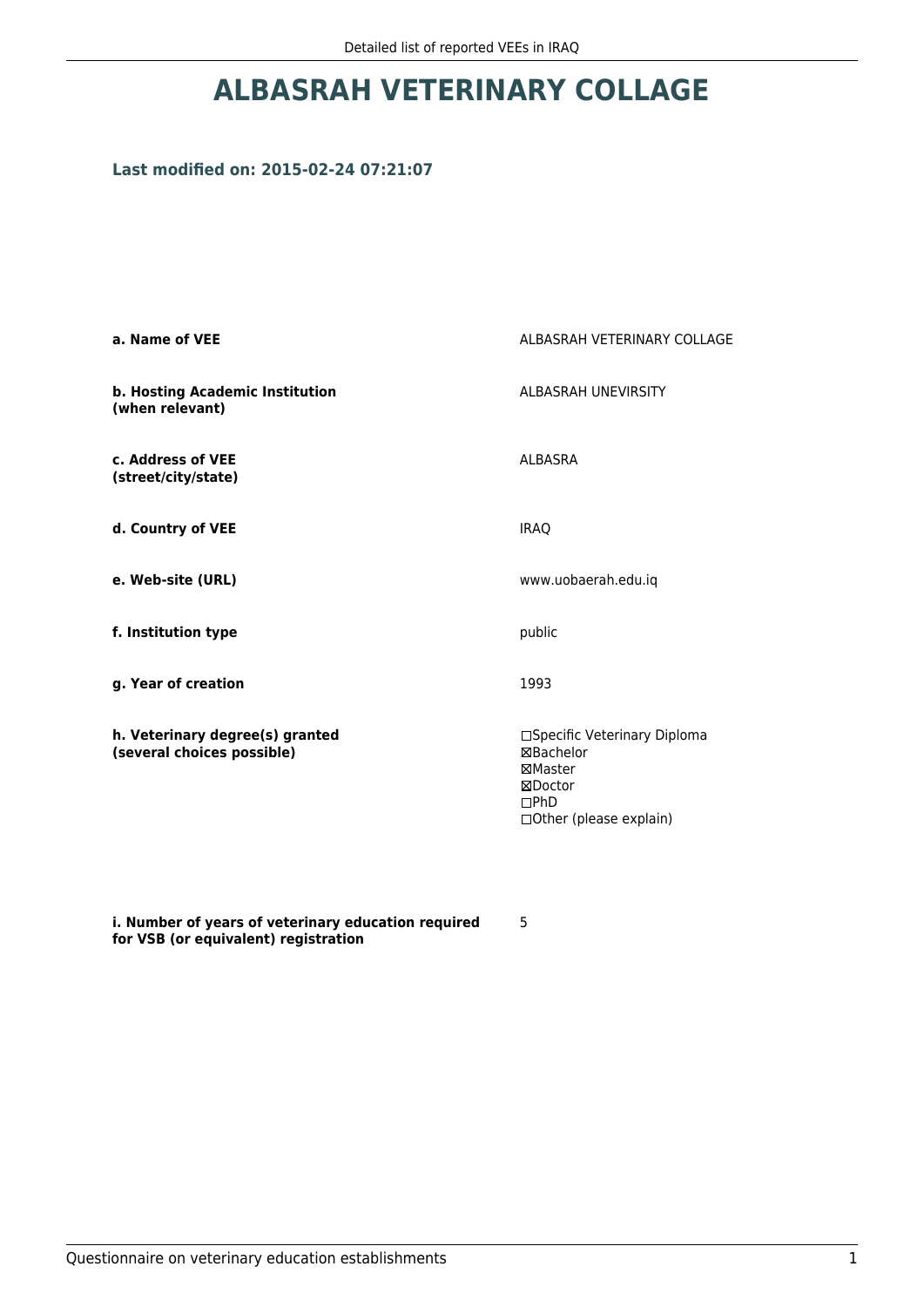|                                                                                                   | 1st Year                                                                                                                                                              | 101-150  |
|---------------------------------------------------------------------------------------------------|-----------------------------------------------------------------------------------------------------------------------------------------------------------------------|----------|
|                                                                                                   | 2d Year                                                                                                                                                               | 51-100   |
|                                                                                                   | 3d Year                                                                                                                                                               | $0 - 50$ |
|                                                                                                   | 4th Year                                                                                                                                                              | $0 - 50$ |
|                                                                                                   | 5th Year                                                                                                                                                              | $0 - 50$ |
|                                                                                                   | 6th Year                                                                                                                                                              |          |
|                                                                                                   | 7th Year                                                                                                                                                              |          |
| k. Average number of veterinary graduates per year<br>from the establishment                      | $0 - 50$                                                                                                                                                              |          |
| I. Minimum education required for admission to the<br>establishment<br>(several choices possible) | ⊠High School University Entrance<br>Qualification<br>□Pre-Veterinary Science Diploma<br>□Pre-Veterinary Science Degree<br>□Other specific VEE entrance qualifications |          |
| m. Is there a selection procedure at<br>(several choices possible)                                | ⊠National level<br>□State level<br>□Establishment level                                                                                                               |          |
| n. National accreditation/certification/approval                                                  | No                                                                                                                                                                    |          |
| o. Regional accreditation/certification/approval                                                  | No                                                                                                                                                                    |          |
| p. Any form of other international<br>accreditation/certification/approval?                       | No                                                                                                                                                                    |          |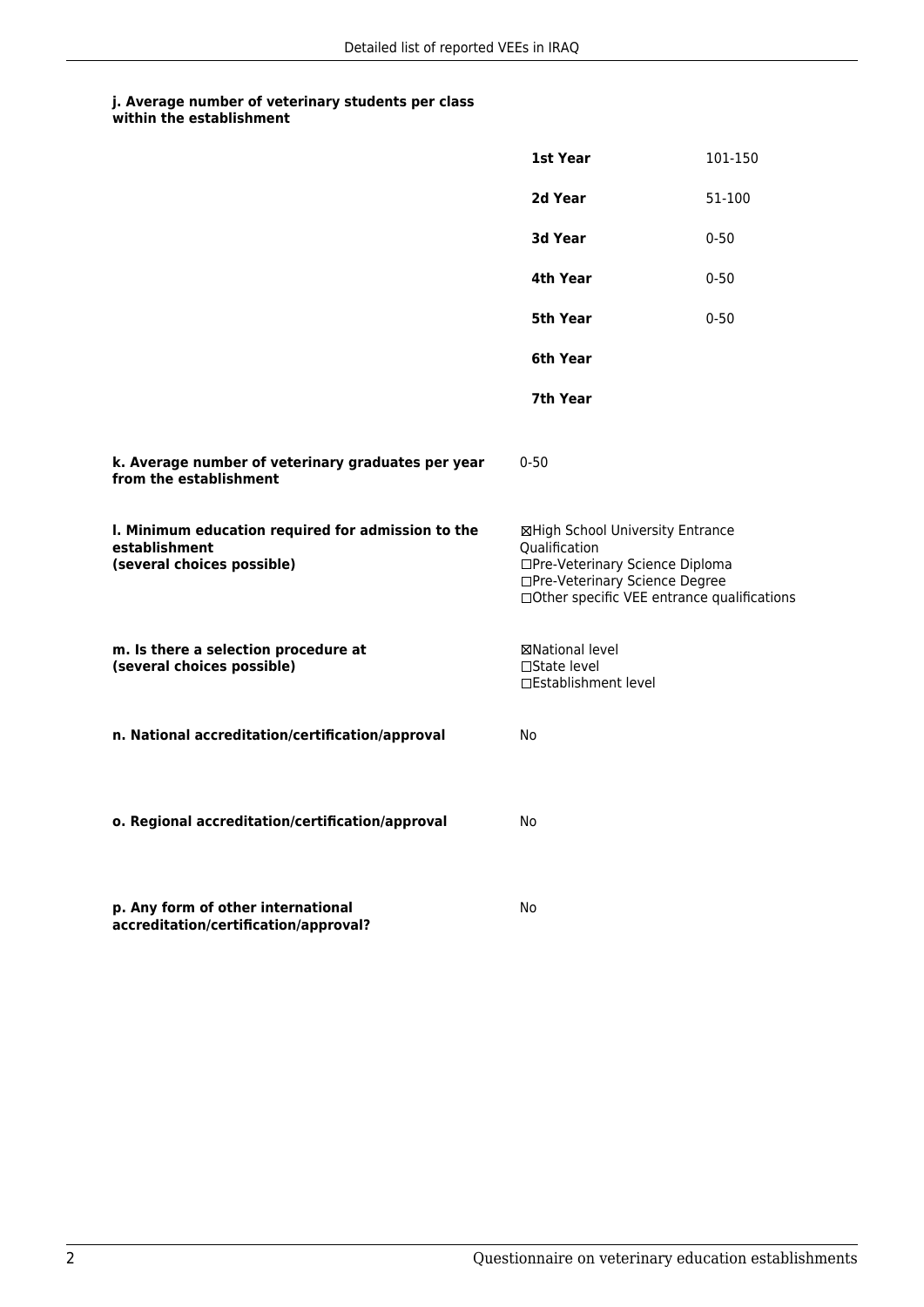## **ALDEWANIA VETERINARY COLLAGE**

### **Last modified on: 2015-02-19 07:58:56**

| a. Name of VEE                                                | ALDEWANIA VETERINARY COLLAGE                                                                                 |
|---------------------------------------------------------------|--------------------------------------------------------------------------------------------------------------|
| b. Hosting Academic Institution<br>(when relevant)            | ALDEWANIA UNIVERSITY                                                                                         |
| c. Address of VEE<br>(street/city/state)                      | <b>ALDEWANYA</b>                                                                                             |
| d. Country of VEE                                             | <b>IRAQ</b>                                                                                                  |
| e. Web-site (URL)                                             |                                                                                                              |
| f. Institution type                                           | public                                                                                                       |
| g. Year of creation                                           | 1994                                                                                                         |
| h. Veterinary degree(s) granted<br>(several choices possible) | □Specific Veterinary Diploma<br>□Bachelor<br>⊠Master<br>$\square$ Doctor<br>DPhD<br>□ Other (please explain) |

**i. Number of years of veterinary education required for VSB (or equivalent) registration**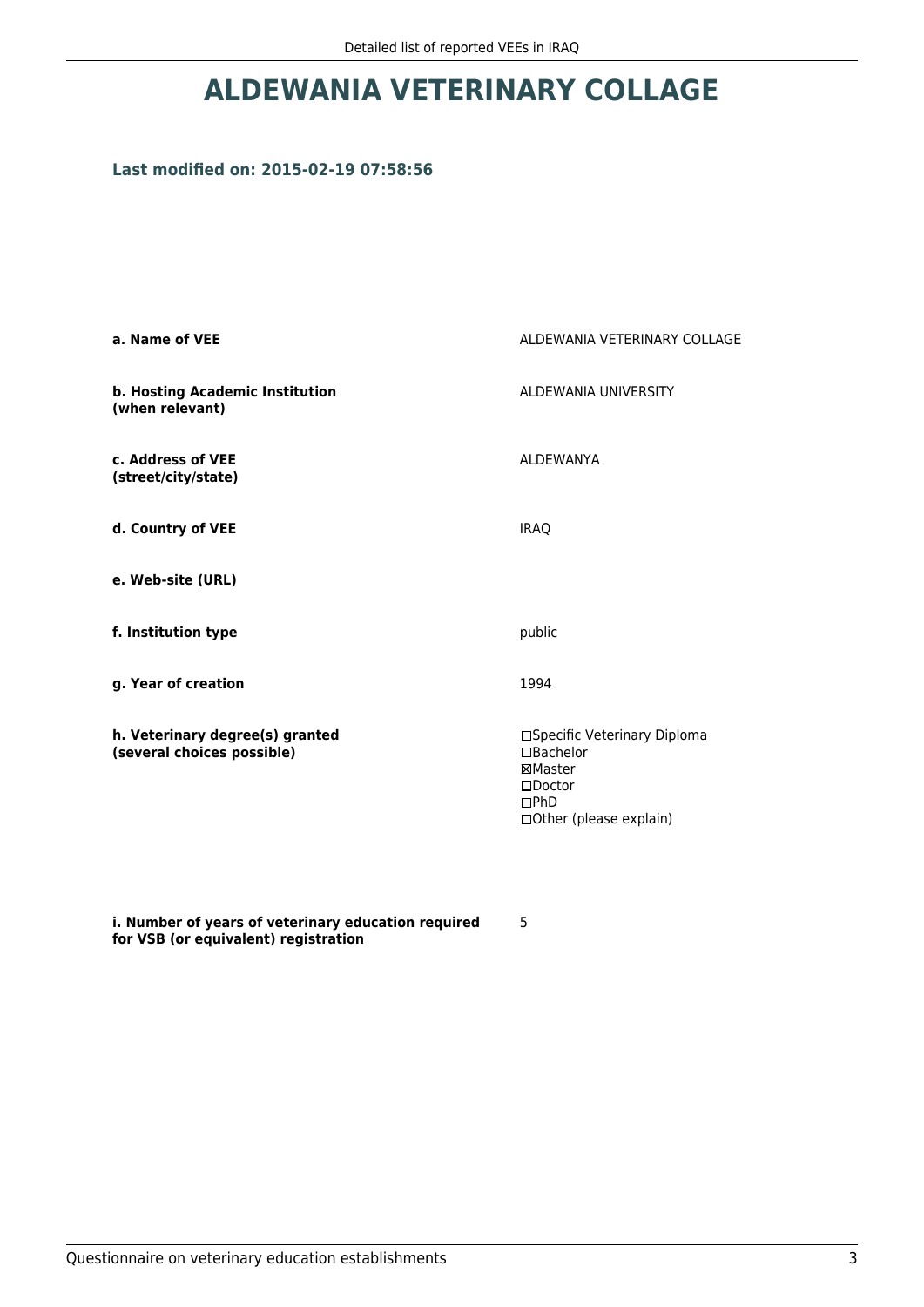|                                                                                                   | 1st Year                                                                                                                                                               | 51-100   |
|---------------------------------------------------------------------------------------------------|------------------------------------------------------------------------------------------------------------------------------------------------------------------------|----------|
|                                                                                                   | 2d Year                                                                                                                                                                | 51-100   |
|                                                                                                   | 3d Year                                                                                                                                                                | $0 - 50$ |
|                                                                                                   | 4th Year                                                                                                                                                               | $0 - 50$ |
|                                                                                                   | 5th Year                                                                                                                                                               | $0 - 50$ |
|                                                                                                   | 6th Year                                                                                                                                                               |          |
|                                                                                                   | 7th Year                                                                                                                                                               |          |
| k. Average number of veterinary graduates per year<br>from the establishment                      | $0 - 50$                                                                                                                                                               |          |
| I. Minimum education required for admission to the<br>establishment<br>(several choices possible) | ⊠High School University Entrance<br>Qualification<br>□Pre-Veterinary Science Diploma<br>□Pre-Veterinary Science Degree<br>□ Other specific VEE entrance qualifications |          |
| m. Is there a selection procedure at<br>(several choices possible)                                | ⊠National level<br>□State level<br>□Establishment level                                                                                                                |          |
| n. National accreditation/certification/approval                                                  | No                                                                                                                                                                     |          |
| o. Regional accreditation/certification/approval                                                  | No                                                                                                                                                                     |          |
| p. Any form of other international<br>accreditation/certification/approval?                       | No                                                                                                                                                                     |          |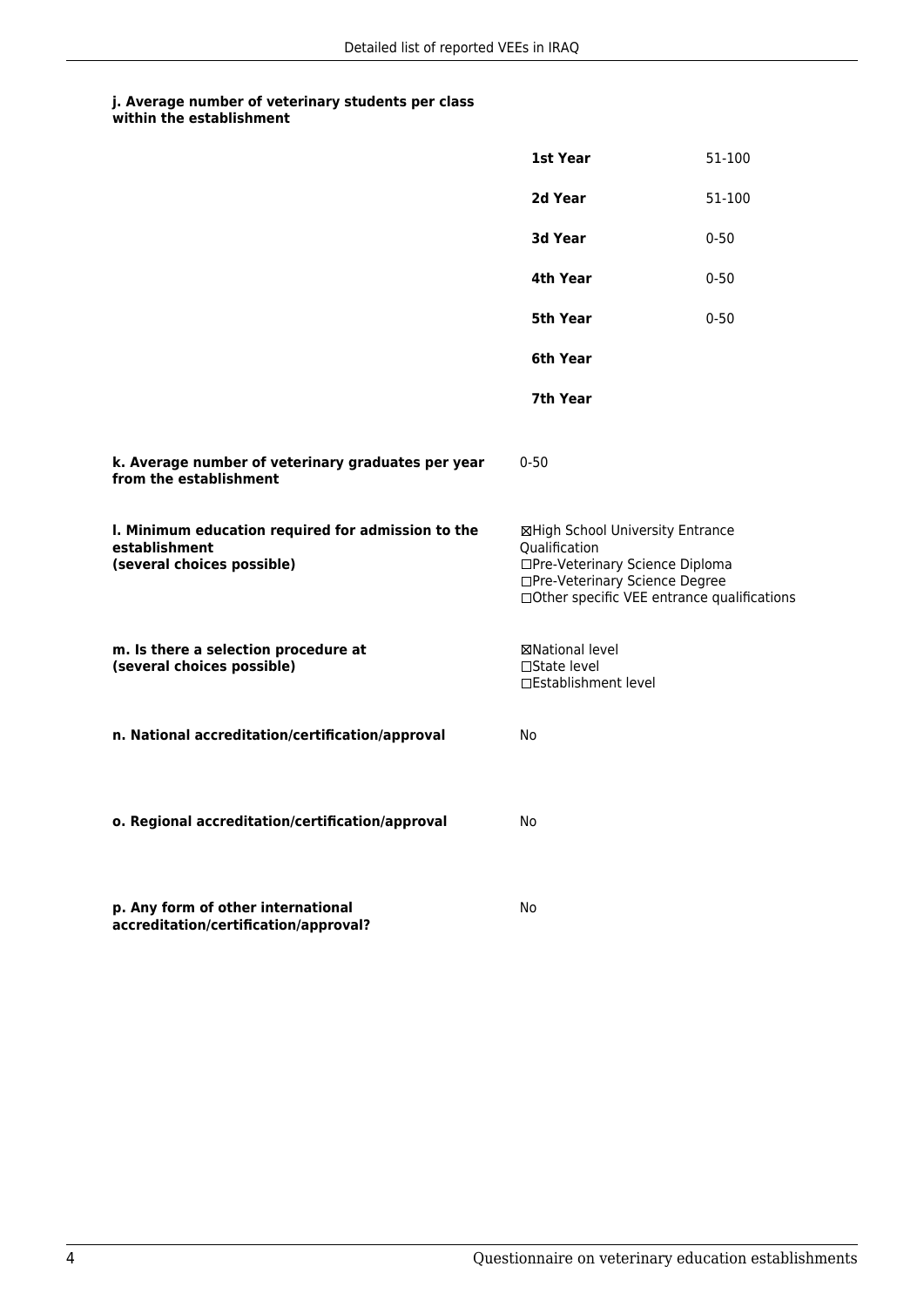## **ALFALOJA VETERINARY COLLAGE**

## **Last modified on: 2015-02-19 08:05:05**

| a. Name of VEE                                                | ALFALOJA VETERINARY COLLAGE                                                                                                    |
|---------------------------------------------------------------|--------------------------------------------------------------------------------------------------------------------------------|
| b. Hosting Academic Institution<br>(when relevant)            | ALFALOJA UNIVERSITY                                                                                                            |
| c. Address of VEE<br>(street/city/state)                      | ALANBAR - ALFALOJA                                                                                                             |
| d. Country of VEE                                             | <b>IRAQ</b>                                                                                                                    |
| e. Web-site (URL)                                             |                                                                                                                                |
| f. Institution type                                           | public                                                                                                                         |
| g. Year of creation                                           | 2005                                                                                                                           |
| h. Veterinary degree(s) granted<br>(several choices possible) | □Specific Veterinary Diploma<br><b>⊠Bachelor</b><br>$\Box$ Master<br>$\square$ Doctor<br>DPhD<br>$\Box$ Other (please explain) |

**i. Number of years of veterinary education required for VSB (or equivalent) registration**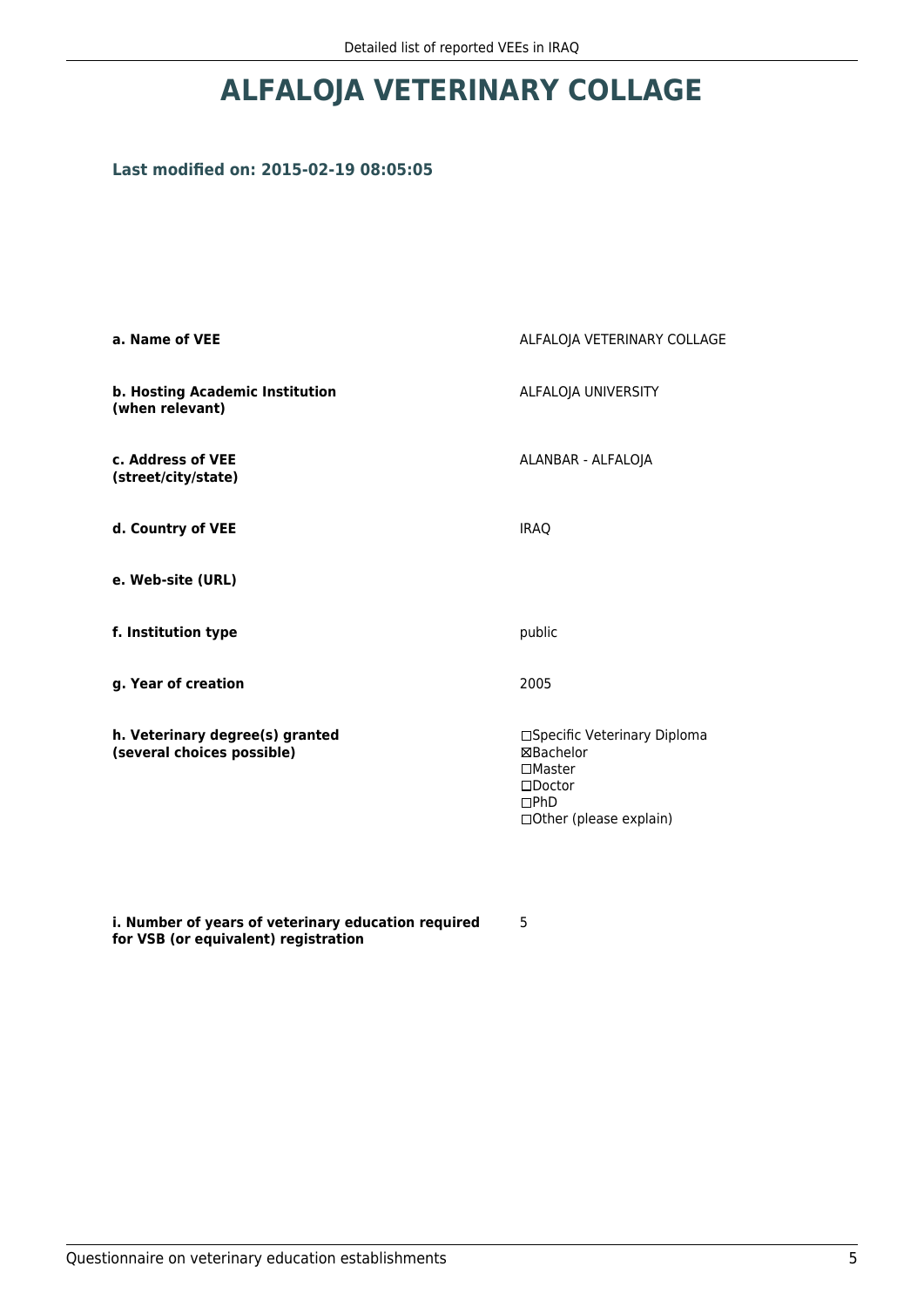|                                                                                                   | 1st Year                                                                                                                                                              | 51-100   |
|---------------------------------------------------------------------------------------------------|-----------------------------------------------------------------------------------------------------------------------------------------------------------------------|----------|
|                                                                                                   | 2d Year                                                                                                                                                               | 51-100   |
|                                                                                                   | 3d Year                                                                                                                                                               | $0 - 50$ |
|                                                                                                   | 4th Year                                                                                                                                                              | 51-100   |
|                                                                                                   | 5th Year                                                                                                                                                              | $0 - 50$ |
|                                                                                                   | 6th Year                                                                                                                                                              |          |
|                                                                                                   | 7th Year                                                                                                                                                              |          |
| k. Average number of veterinary graduates per year<br>from the establishment                      | $0 - 50$                                                                                                                                                              |          |
| I. Minimum education required for admission to the<br>establishment<br>(several choices possible) | ⊠High School University Entrance<br>Qualification<br>□Pre-Veterinary Science Diploma<br>□Pre-Veterinary Science Degree<br>□Other specific VEE entrance qualifications |          |
| m. Is there a selection procedure at<br>(several choices possible)                                | ⊠National level<br>□State level<br>□Establishment level                                                                                                               |          |
| n. National accreditation/certification/approval                                                  | No                                                                                                                                                                    |          |
| o. Regional accreditation/certification/approval                                                  | No                                                                                                                                                                    |          |
| p. Any form of other international<br>accreditation/certification/approval?                       | No                                                                                                                                                                    |          |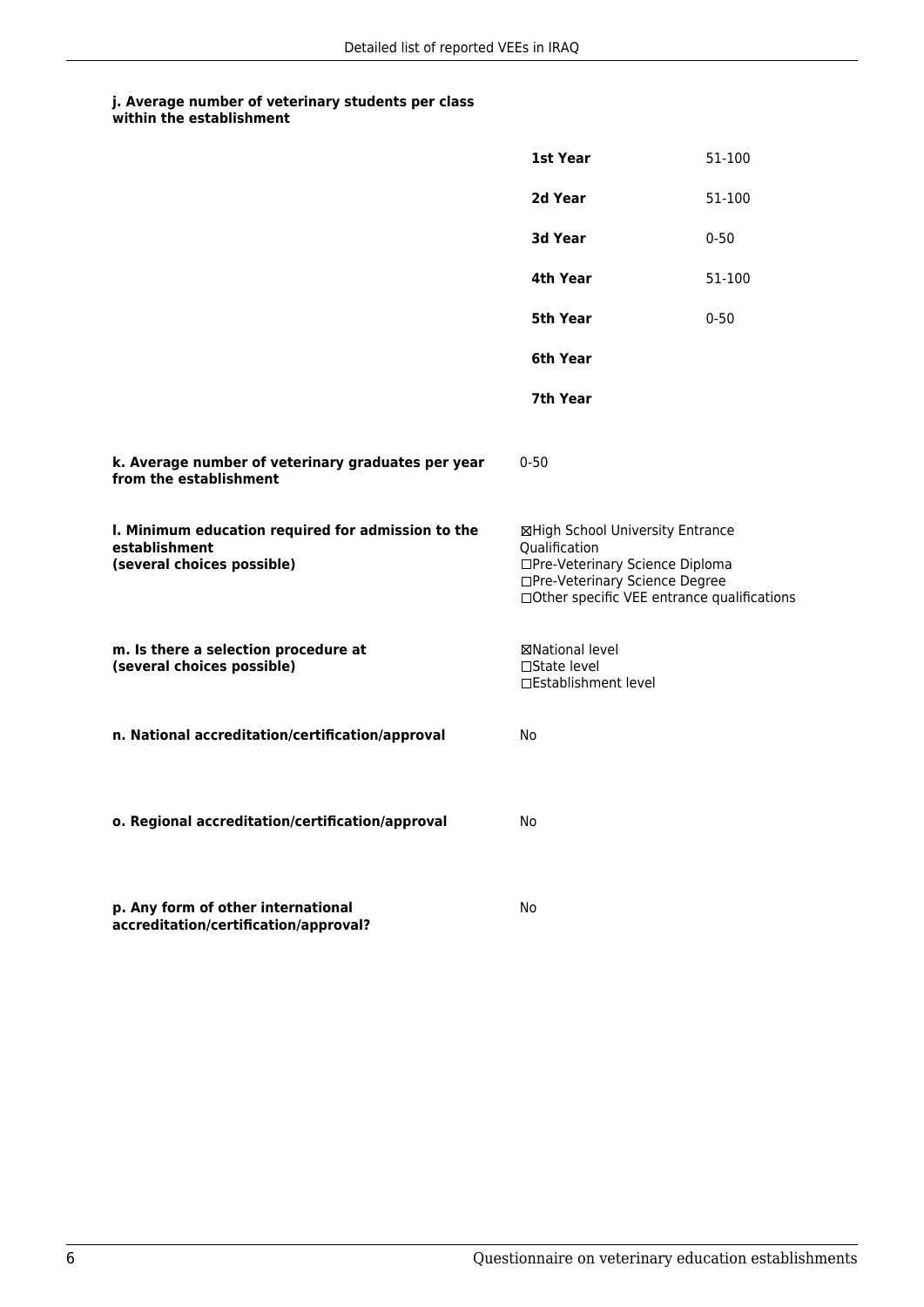# **ALKASEM VETERINARY COLLAGE**

## **Last modified on: 2015-02-19 08:27:22**

| a. Name of VEE                                                | ALKASEM VETERINARY COLLAGE                                                                                               |
|---------------------------------------------------------------|--------------------------------------------------------------------------------------------------------------------------|
| b. Hosting Academic Institution<br>(when relevant)            | <b>BABEL UNIVERSITY</b>                                                                                                  |
| c. Address of VEE<br>(street/city/state)                      | <b>BABEL-ALKASEM</b>                                                                                                     |
| d. Country of VEE                                             | <b>IRAQ</b>                                                                                                              |
| e. Web-site (URL)                                             |                                                                                                                          |
| f. Institution type                                           | public                                                                                                                   |
| g. Year of creation                                           | 2007                                                                                                                     |
| h. Veterinary degree(s) granted<br>(several choices possible) | □Specific Veterinary Diploma<br><b>⊠Bachelor</b><br>⊠Master<br>$\square$ Doctor<br>DPhD<br>$\Box$ Other (please explain) |

**i. Number of years of veterinary education required for VSB (or equivalent) registration**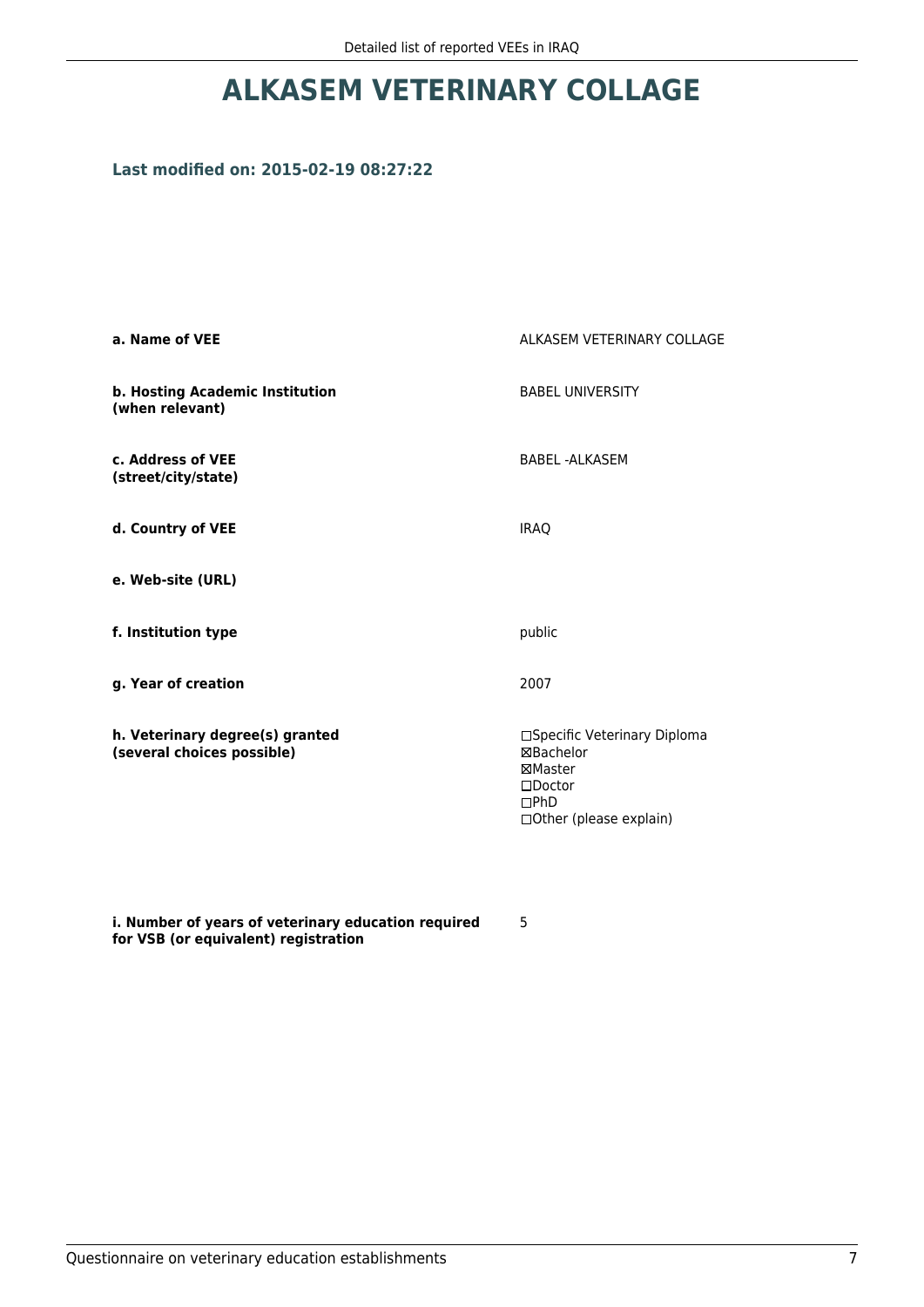|                                                                                                   | 1st Year                                                                                                                                                              | 51-100   |
|---------------------------------------------------------------------------------------------------|-----------------------------------------------------------------------------------------------------------------------------------------------------------------------|----------|
|                                                                                                   | 2d Year                                                                                                                                                               | 51-100   |
|                                                                                                   | <b>3d Year</b>                                                                                                                                                        | 51-100   |
|                                                                                                   | 4th Year                                                                                                                                                              | 51-100   |
|                                                                                                   | 5th Year                                                                                                                                                              | $0 - 50$ |
|                                                                                                   | 6th Year                                                                                                                                                              |          |
|                                                                                                   | 7th Year                                                                                                                                                              |          |
| k. Average number of veterinary graduates per year<br>from the establishment                      | 51-100                                                                                                                                                                |          |
| I. Minimum education required for admission to the<br>establishment<br>(several choices possible) | ⊠High School University Entrance<br>Qualification<br>□Pre-Veterinary Science Diploma<br>□Pre-Veterinary Science Degree<br>□Other specific VEE entrance qualifications |          |
| m. Is there a selection procedure at<br>(several choices possible)                                | ⊠National level<br>□State level<br>□Establishment level                                                                                                               |          |
| n. National accreditation/certification/approval                                                  | No                                                                                                                                                                    |          |
| o. Regional accreditation/certification/approval                                                  | No                                                                                                                                                                    |          |
| p. Any form of other international<br>accreditation/certification/approval?                       | No                                                                                                                                                                    |          |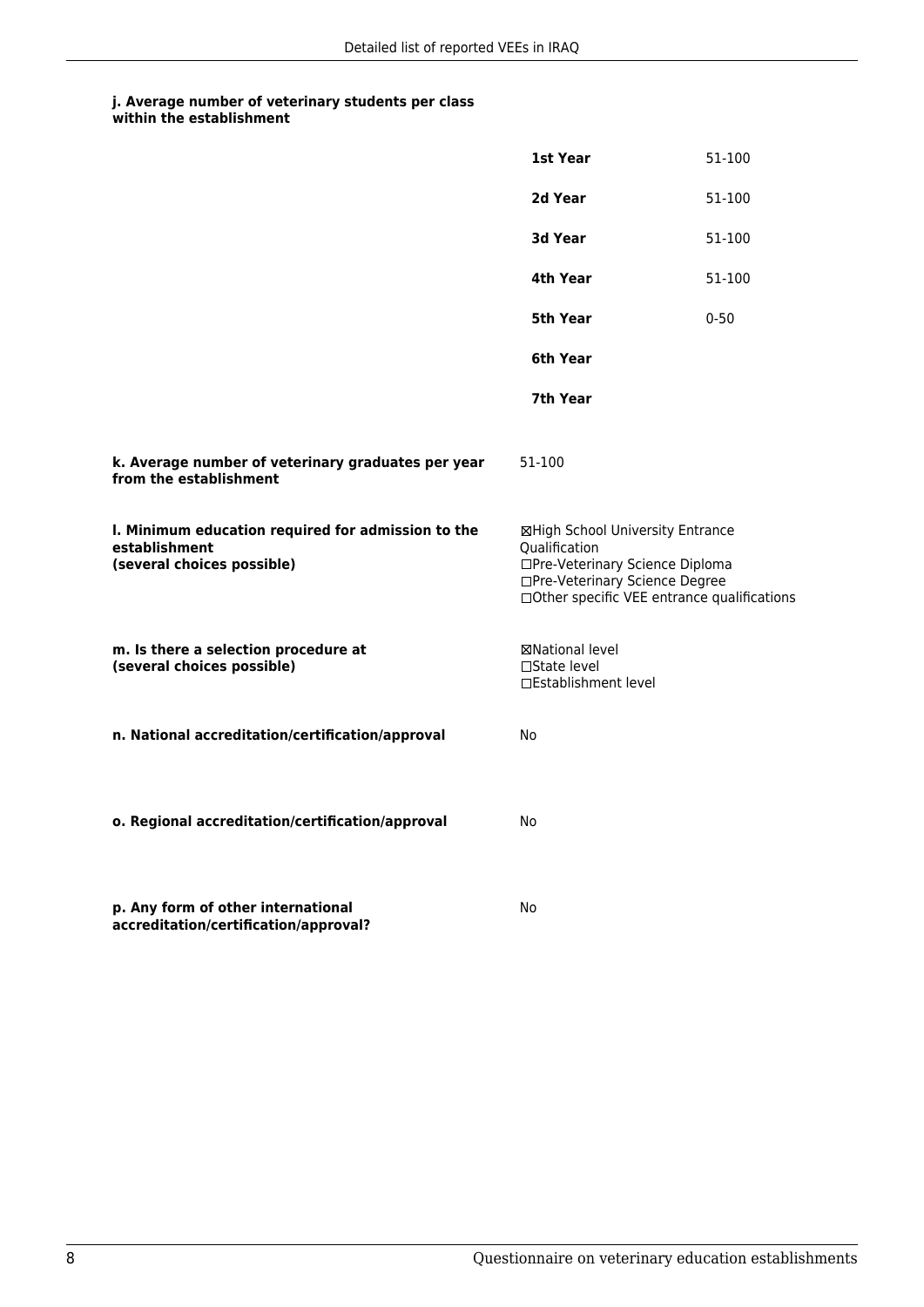## **ALKUFA VETERINARY COLLAGE**

## **Last modified on: 2015-02-19 08:11:17**

| a. Name of VEE                                                | ALKUFA VETERINARY COLLAGE                                                                                         |  |
|---------------------------------------------------------------|-------------------------------------------------------------------------------------------------------------------|--|
| b. Hosting Academic Institution<br>(when relevant)            | ALNAJAF UNIVERSITY                                                                                                |  |
| c. Address of VEE<br>(street/city/state)                      | ALNAJAF - ALKUFA                                                                                                  |  |
| d. Country of VEE                                             | <b>IRAQ</b>                                                                                                       |  |
| e. Web-site (URL)                                             | www.uokufa.edu.iq                                                                                                 |  |
| f. Institution type                                           | public                                                                                                            |  |
| g. Year of creation                                           | 2008                                                                                                              |  |
| h. Veterinary degree(s) granted<br>(several choices possible) | □Specific Veterinary Diploma<br>⊠Bachelor<br>$\Box$ Master<br>$\square$ Doctor<br>DPhD<br>□Other (please explain) |  |

**i. Number of years of veterinary education required for VSB (or equivalent) registration**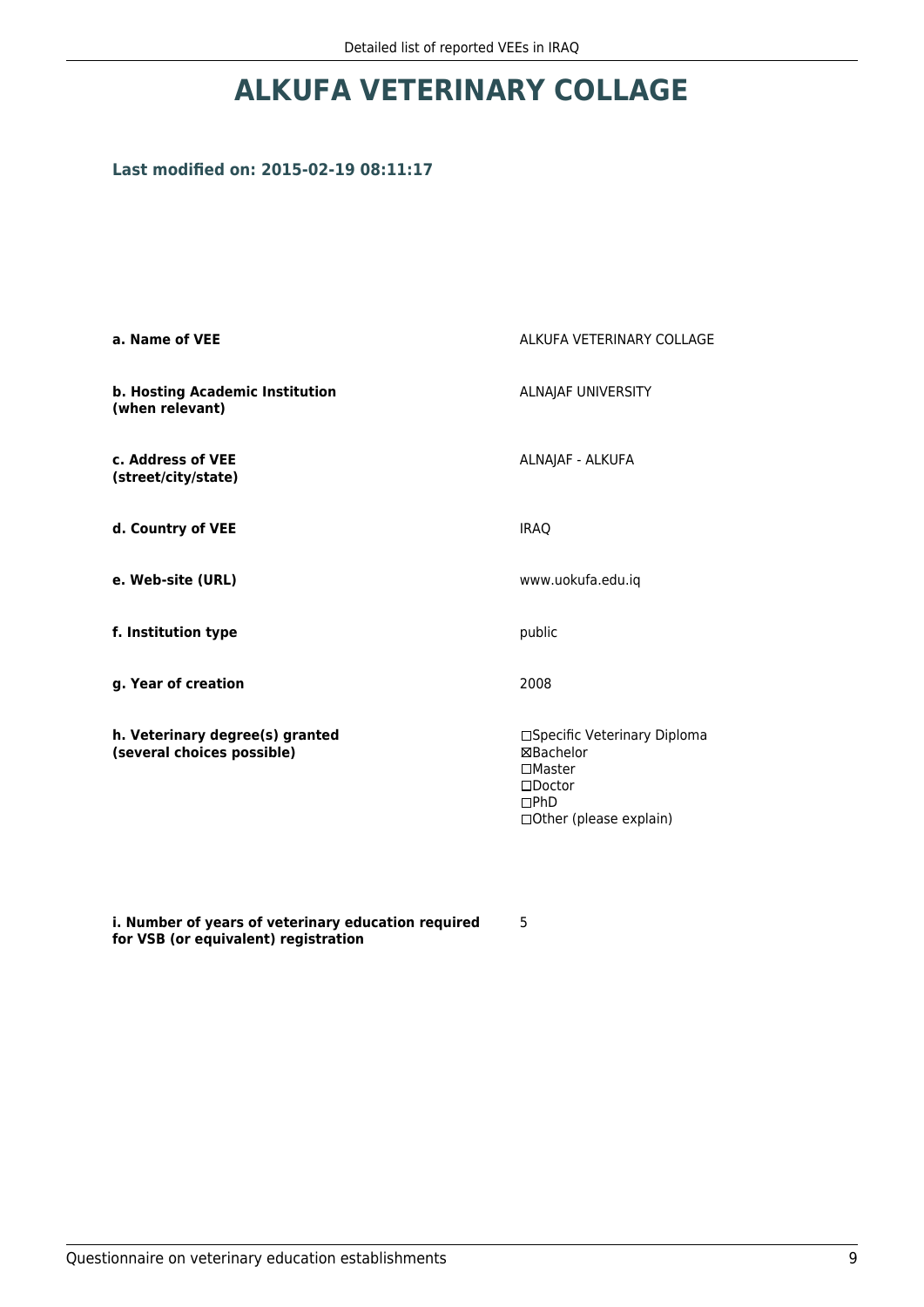|                                                                                                   | 1st Year                                                                                                                                                              | 51-100   |
|---------------------------------------------------------------------------------------------------|-----------------------------------------------------------------------------------------------------------------------------------------------------------------------|----------|
|                                                                                                   | 2d Year                                                                                                                                                               | 51-100   |
|                                                                                                   | 3d Year                                                                                                                                                               | $0 - 50$ |
|                                                                                                   | 4th Year                                                                                                                                                              | $0 - 50$ |
|                                                                                                   | 5th Year                                                                                                                                                              | $0 - 50$ |
|                                                                                                   | 6th Year                                                                                                                                                              |          |
|                                                                                                   | 7th Year                                                                                                                                                              |          |
| k. Average number of veterinary graduates per year<br>from the establishment                      | $0 - 50$                                                                                                                                                              |          |
| I. Minimum education required for admission to the<br>establishment<br>(several choices possible) | ⊠High School University Entrance<br>Qualification<br>□Pre-Veterinary Science Diploma<br>□Pre-Veterinary Science Degree<br>□Other specific VEE entrance qualifications |          |
| m. Is there a selection procedure at<br>(several choices possible)                                | ⊠National level<br>□State level<br>□Establishment level                                                                                                               |          |
| n. National accreditation/certification/approval                                                  | No                                                                                                                                                                    |          |
| o. Regional accreditation/certification/approval                                                  | No                                                                                                                                                                    |          |
| p. Any form of other international<br>accreditation/certification/approval?                       | No                                                                                                                                                                    |          |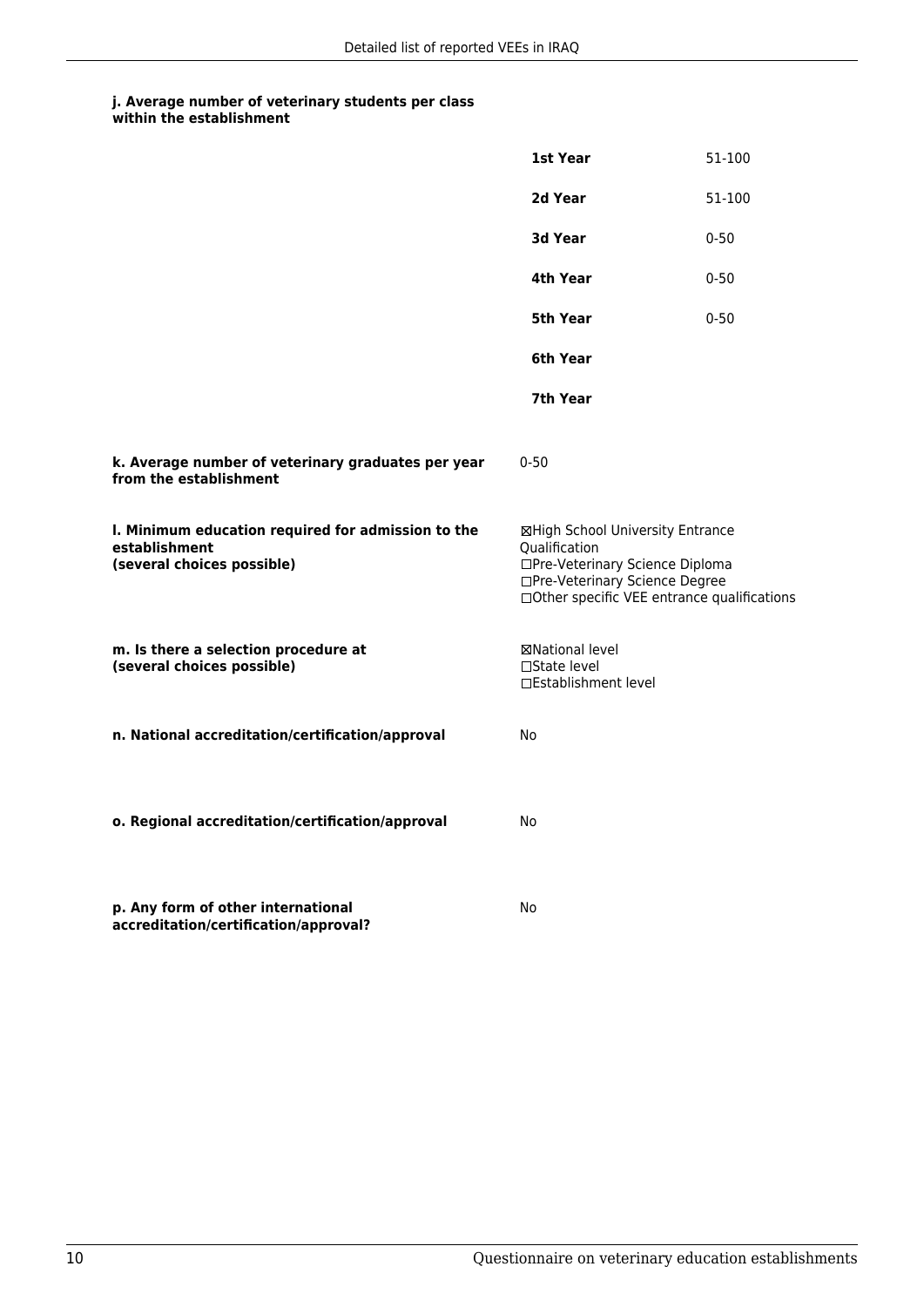## **ALKUT VETERINARY COLLAGE**

## **Last modified on: 2015-02-19 08:15:56**

| a. Name of VEE                                                | ALKUT VETERINARY COLLAGE                                                                                           |  |
|---------------------------------------------------------------|--------------------------------------------------------------------------------------------------------------------|--|
| b. Hosting Academic Institution<br>(when relevant)            | <b>WASIT UNIVERSITY</b>                                                                                            |  |
| c. Address of VEE<br>(street/city/state)                      | <b>WASIT</b>                                                                                                       |  |
| d. Country of VEE                                             | <b>IRAQ</b>                                                                                                        |  |
| e. Web-site (URL)                                             | www.wasit.edu.iq                                                                                                   |  |
| f. Institution type                                           | public                                                                                                             |  |
| g. Year of creation                                           | 2010                                                                                                               |  |
| h. Veterinary degree(s) granted<br>(several choices possible) | □Specific Veterinary Diploma<br>⊠Bachelor<br>$\Box$ Master<br>$\square$ Doctor<br>DPhD<br>□ Other (please explain) |  |

**i. Number of years of veterinary education required for VSB (or equivalent) registration**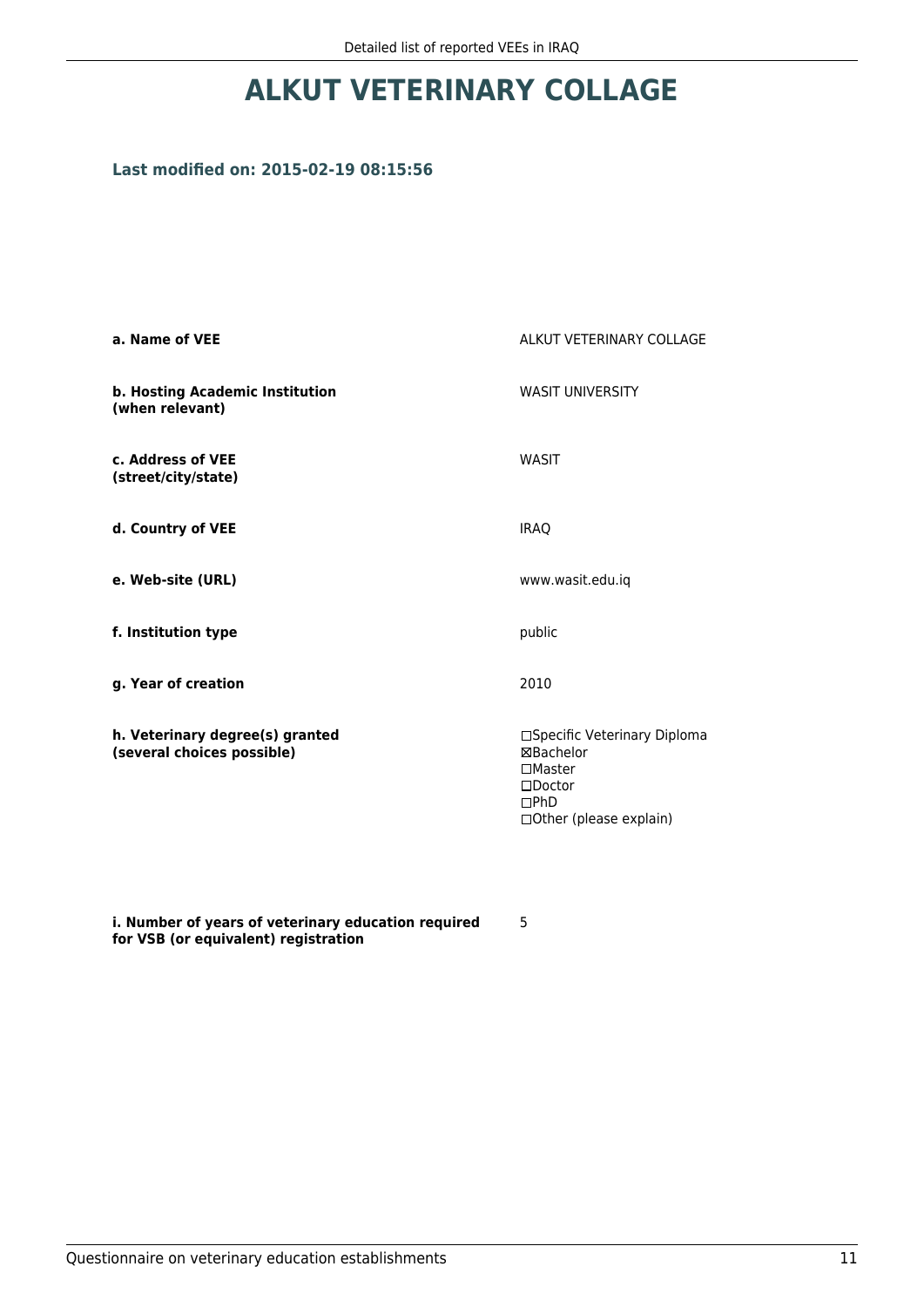|                                                                                                   | 1st Year                                                                                                                                                              | 51-100   |
|---------------------------------------------------------------------------------------------------|-----------------------------------------------------------------------------------------------------------------------------------------------------------------------|----------|
|                                                                                                   | 2d Year                                                                                                                                                               | $0 - 50$ |
|                                                                                                   | 3d Year                                                                                                                                                               | $0 - 50$ |
|                                                                                                   | 4th Year                                                                                                                                                              | 51-100   |
|                                                                                                   | 5th Year                                                                                                                                                              |          |
|                                                                                                   | 6th Year                                                                                                                                                              |          |
|                                                                                                   | 7th Year                                                                                                                                                              |          |
| k. Average number of veterinary graduates per year<br>from the establishment                      | $0 - 50$                                                                                                                                                              |          |
| I. Minimum education required for admission to the<br>establishment<br>(several choices possible) | ⊠High School University Entrance<br>Qualification<br>□Pre-Veterinary Science Diploma<br>□Pre-Veterinary Science Degree<br>□Other specific VEE entrance qualifications |          |
| m. Is there a selection procedure at<br>(several choices possible)                                | ⊠National level<br>$\Box$ State level<br>□Establishment level                                                                                                         |          |
| n. National accreditation/certification/approval                                                  | No                                                                                                                                                                    |          |
| o. Regional accreditation/certification/approval                                                  | No                                                                                                                                                                    |          |
| p. Any form of other international<br>accreditation/certification/approval?                       | No                                                                                                                                                                    |          |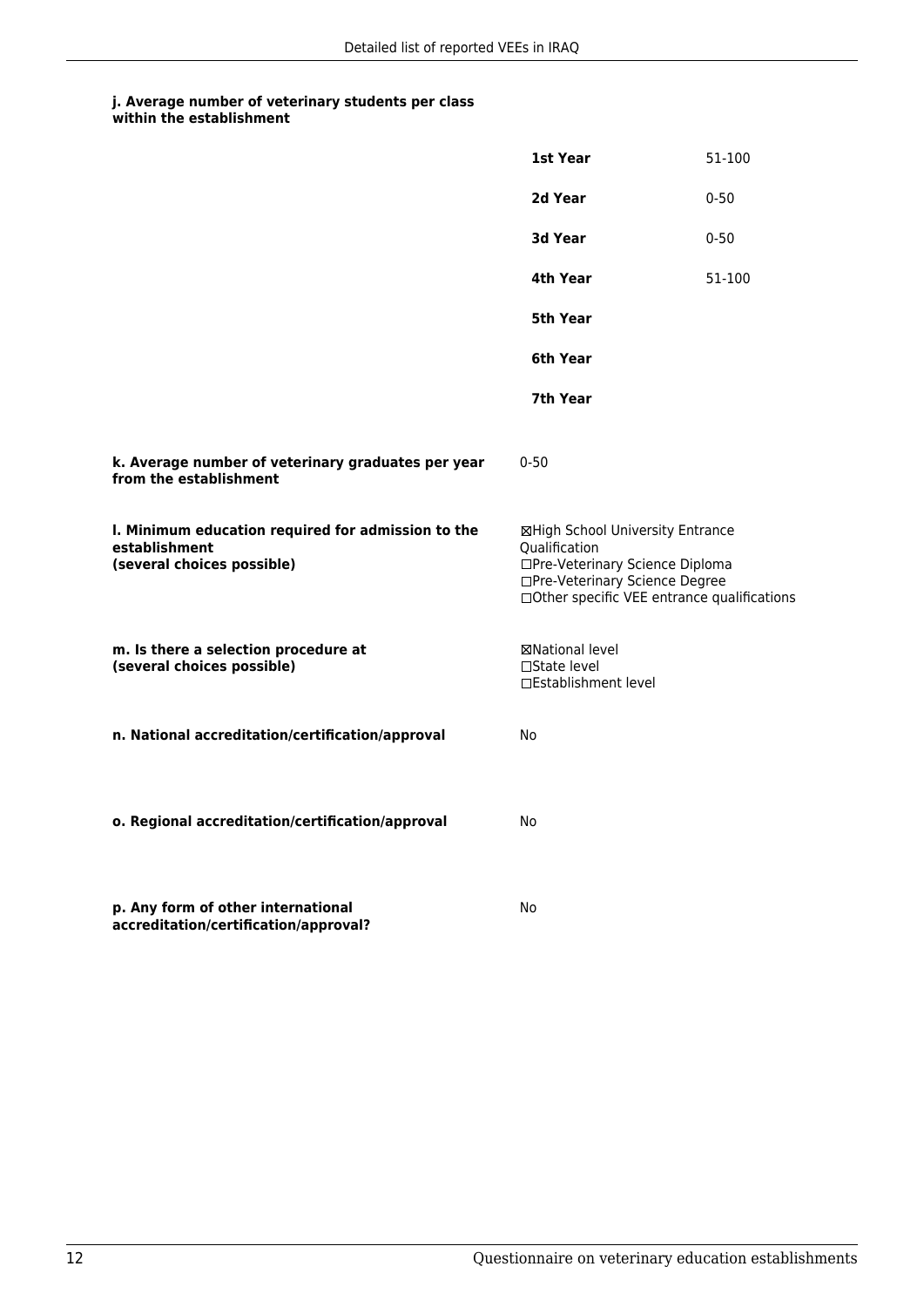## **ALSEMAWA VETERINARY COLLAGE**

## **Last modified on: 2015-02-19 08:22:43**

| a. Name of VEE                                                | ALSEMAWA VETERINARY COLLAGE                                                                                           |
|---------------------------------------------------------------|-----------------------------------------------------------------------------------------------------------------------|
| b. Hosting Academic Institution<br>(when relevant)            | ALMUTHANA UNIVERSITY                                                                                                  |
| c. Address of VEE<br>(street/city/state)                      | ALMUTHANA-ALSEMAWA                                                                                                    |
| d. Country of VEE                                             | <b>IRAO</b>                                                                                                           |
| e. Web-site (URL)                                             |                                                                                                                       |
| f. Institution type                                           | public                                                                                                                |
| g. Year of creation                                           | 2012                                                                                                                  |
| h. Veterinary degree(s) granted<br>(several choices possible) | □Specific Veterinary Diploma<br>⊠Bachelor<br>$\square$ Master<br>$\square$ Doctor<br>DPhD<br>□ Other (please explain) |

**i. Number of years of veterinary education required for VSB (or equivalent) registration**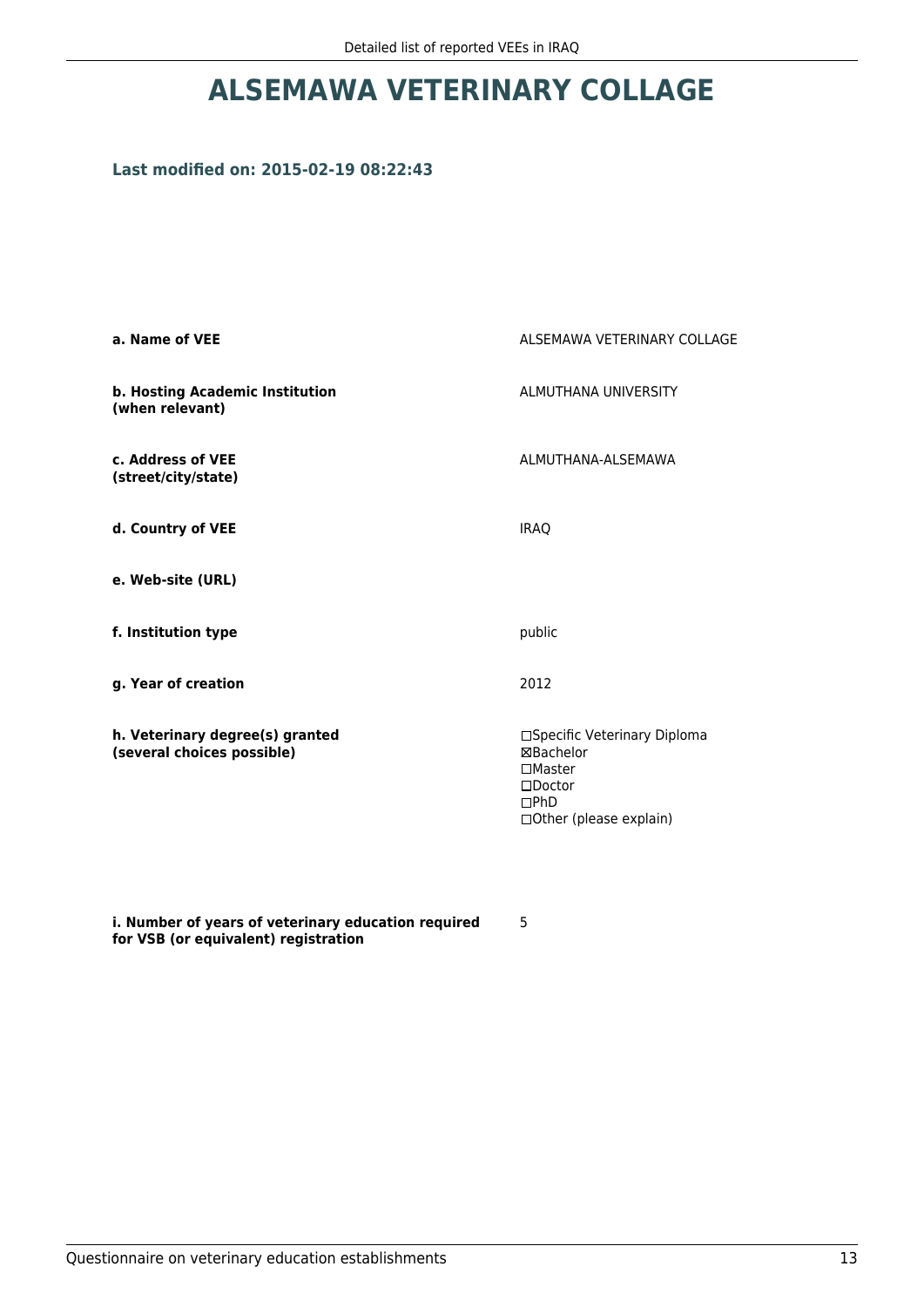|                                                                                                   | 1st Year                                                                                                                                                              | 51-100   |
|---------------------------------------------------------------------------------------------------|-----------------------------------------------------------------------------------------------------------------------------------------------------------------------|----------|
|                                                                                                   | 2d Year                                                                                                                                                               | 51-100   |
|                                                                                                   | 3d Year                                                                                                                                                               | $0 - 50$ |
|                                                                                                   | 4th Year                                                                                                                                                              | $0 - 50$ |
|                                                                                                   | 5th Year                                                                                                                                                              |          |
|                                                                                                   | 6th Year                                                                                                                                                              |          |
|                                                                                                   | 7th Year                                                                                                                                                              |          |
| k. Average number of veterinary graduates per year<br>from the establishment                      | $0 - 50$                                                                                                                                                              |          |
| I. Minimum education required for admission to the<br>establishment<br>(several choices possible) | ⊠High School University Entrance<br>Qualification<br>□Pre-Veterinary Science Diploma<br>□Pre-Veterinary Science Degree<br>□Other specific VEE entrance qualifications |          |
| m. Is there a selection procedure at<br>(several choices possible)                                | ⊠National level<br>$\Box$ State level<br>□Establishment level                                                                                                         |          |
| n. National accreditation/certification/approval                                                  | No                                                                                                                                                                    |          |
| o. Regional accreditation/certification/approval                                                  | No                                                                                                                                                                    |          |
| p. Any form of other international<br>accreditation/certification/approval?                       | No                                                                                                                                                                    |          |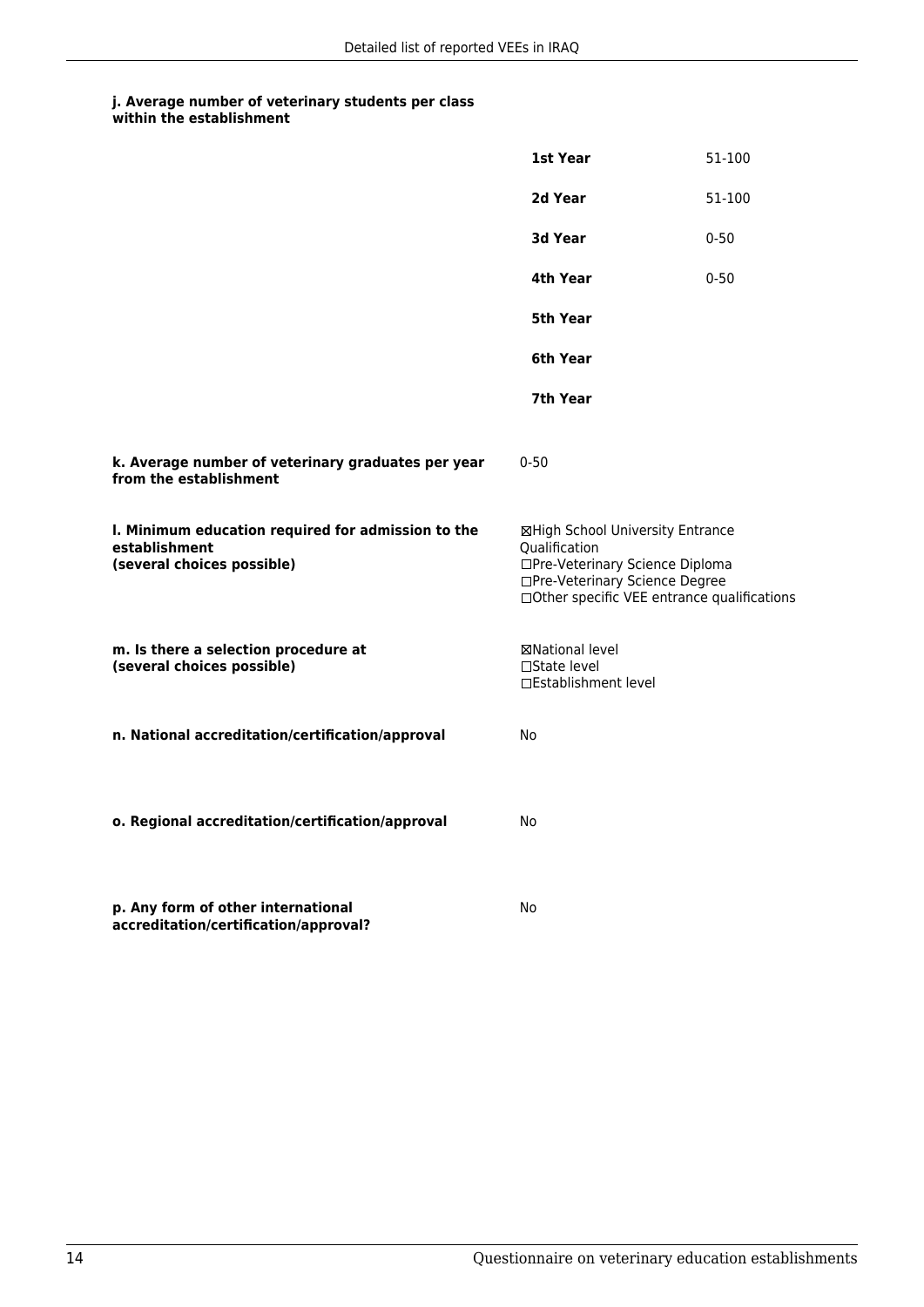## **BAGHDAD VETERINARY COLLAGE**

## **Last modified on: 2015-02-19 07:46:55**

| a. Name of VEE                                                | <b>BAGHDAD VETERINARY COLLAGE</b>                                                                   |  |
|---------------------------------------------------------------|-----------------------------------------------------------------------------------------------------|--|
| b. Hosting Academic Institution<br>(when relevant)            | <b>BAGHDAD UNIVERSITY</b>                                                                           |  |
| c. Address of VEE<br>(street/city/state)                      | <b>BAGHDAD</b>                                                                                      |  |
| d. Country of VEE                                             | <b>IRAQ</b>                                                                                         |  |
| e. Web-site (URL)                                             | www.uobaghdad.edu.iq                                                                                |  |
| f. Institution type                                           | public                                                                                              |  |
| g. Year of creation                                           | 1955                                                                                                |  |
| h. Veterinary degree(s) granted<br>(several choices possible) | ⊠Specific Veterinary Diploma<br>⊠Bachelor<br>⊠Master<br>⊠Doctor<br>DPhD<br>□ Other (please explain) |  |

**i. Number of years of veterinary education required for VSB (or equivalent) registration**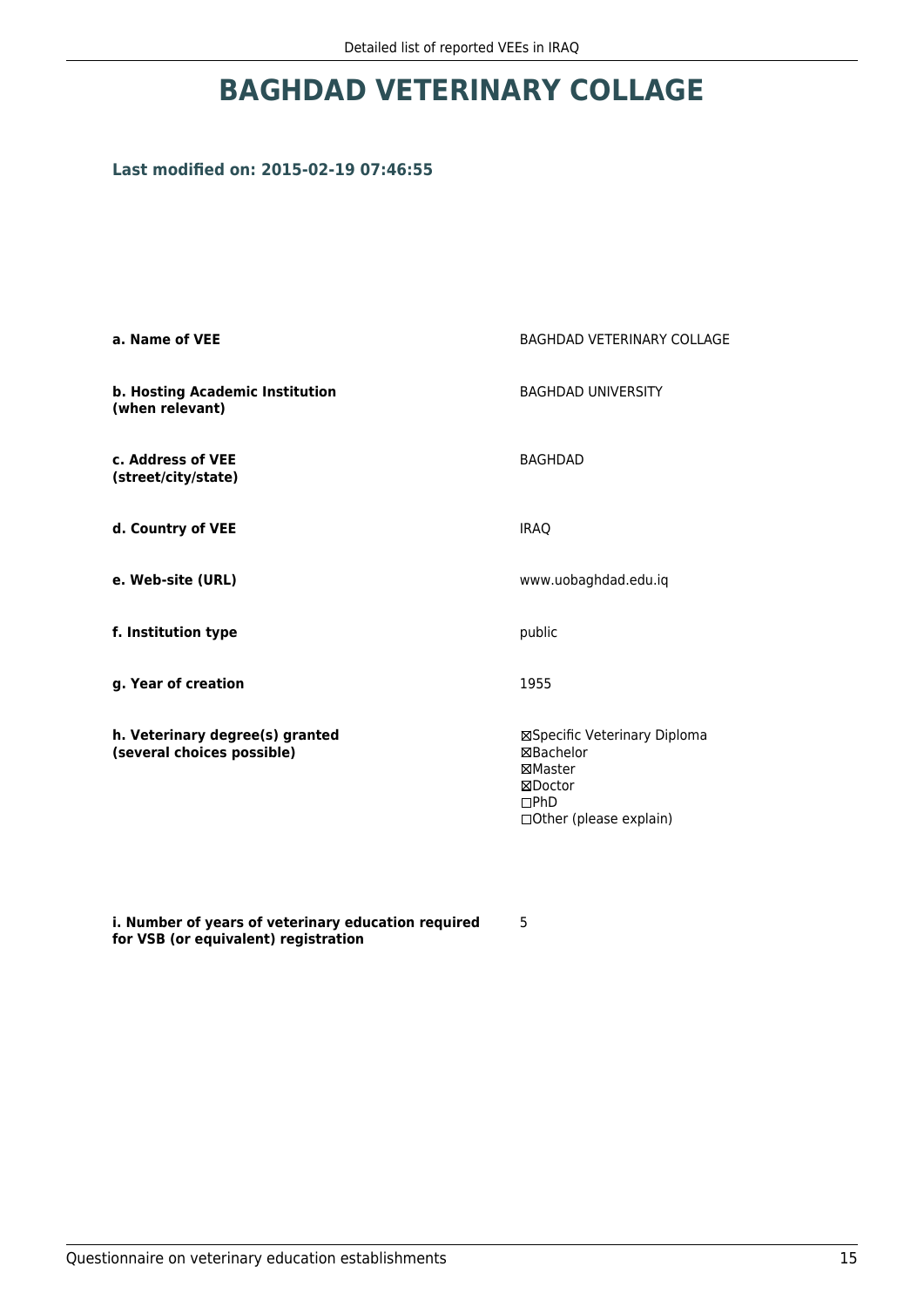|                                                                                                   | 1st Year                                                                                                                                                              | $+200$  |
|---------------------------------------------------------------------------------------------------|-----------------------------------------------------------------------------------------------------------------------------------------------------------------------|---------|
|                                                                                                   | 2d Year                                                                                                                                                               | 151-200 |
|                                                                                                   | 3d Year                                                                                                                                                               | 151-200 |
|                                                                                                   | 4th Year                                                                                                                                                              | 101-150 |
|                                                                                                   | 5th Year                                                                                                                                                              | 101-150 |
|                                                                                                   | 6th Year                                                                                                                                                              |         |
|                                                                                                   | 7th Year                                                                                                                                                              |         |
| k. Average number of veterinary graduates per year<br>from the establishment                      | 151-200                                                                                                                                                               |         |
| I. Minimum education required for admission to the<br>establishment<br>(several choices possible) | ⊠High School University Entrance<br>Qualification<br>□Pre-Veterinary Science Diploma<br>□Pre-Veterinary Science Degree<br>□Other specific VEE entrance qualifications |         |
| m. Is there a selection procedure at<br>(several choices possible)                                | ⊠National level<br>□State level<br>□Establishment level                                                                                                               |         |
| n. National accreditation/certification/approval                                                  | No                                                                                                                                                                    |         |
| o. Regional accreditation/certification/approval                                                  | No                                                                                                                                                                    |         |
| p. Any form of other international<br>accreditation/certification/approval?                       | No                                                                                                                                                                    |         |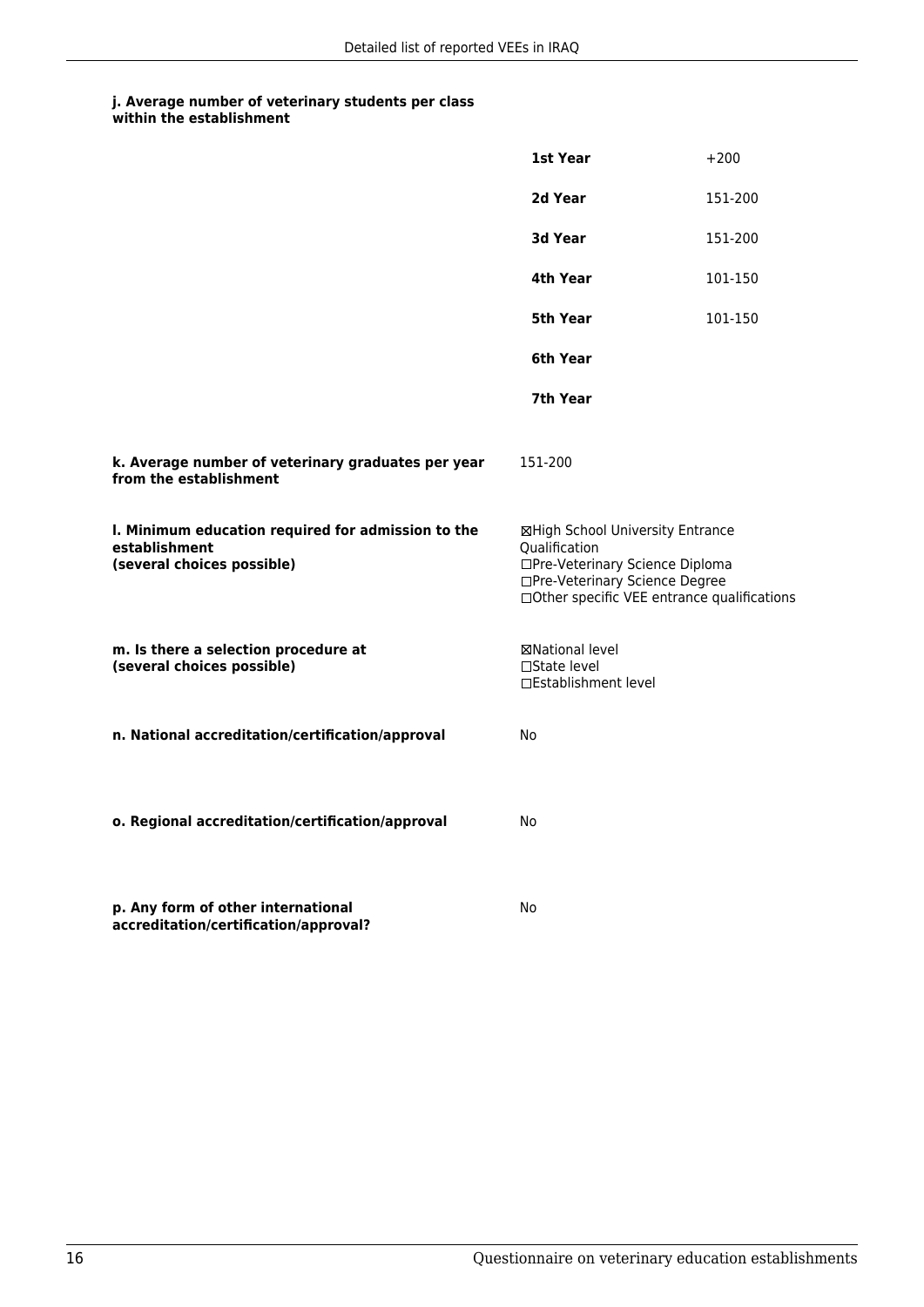## **DAYALA VETERINARY COLLAGE**

## **Last modified on: 2015-02-19 08:01:46**

| a. Name of VEE                                                | DAYALA VETERINARY COLLAGE                                                                                             |  |
|---------------------------------------------------------------|-----------------------------------------------------------------------------------------------------------------------|--|
| b. Hosting Academic Institution<br>(when relevant)            | DAYALA UNIVERSITY                                                                                                     |  |
| c. Address of VEE<br>(street/city/state)                      | <b>DAYALA</b>                                                                                                         |  |
| d. Country of VEE                                             | <b>IRAQ</b>                                                                                                           |  |
| e. Web-site (URL)                                             |                                                                                                                       |  |
| f. Institution type                                           | public                                                                                                                |  |
| g. Year of creation                                           | 2002                                                                                                                  |  |
| h. Veterinary degree(s) granted<br>(several choices possible) | □Specific Veterinary Diploma<br>⊠Bachelor<br>$\square$ Master<br>$\square$ Doctor<br>DPhD<br>□ Other (please explain) |  |

**i. Number of years of veterinary education required for VSB (or equivalent) registration**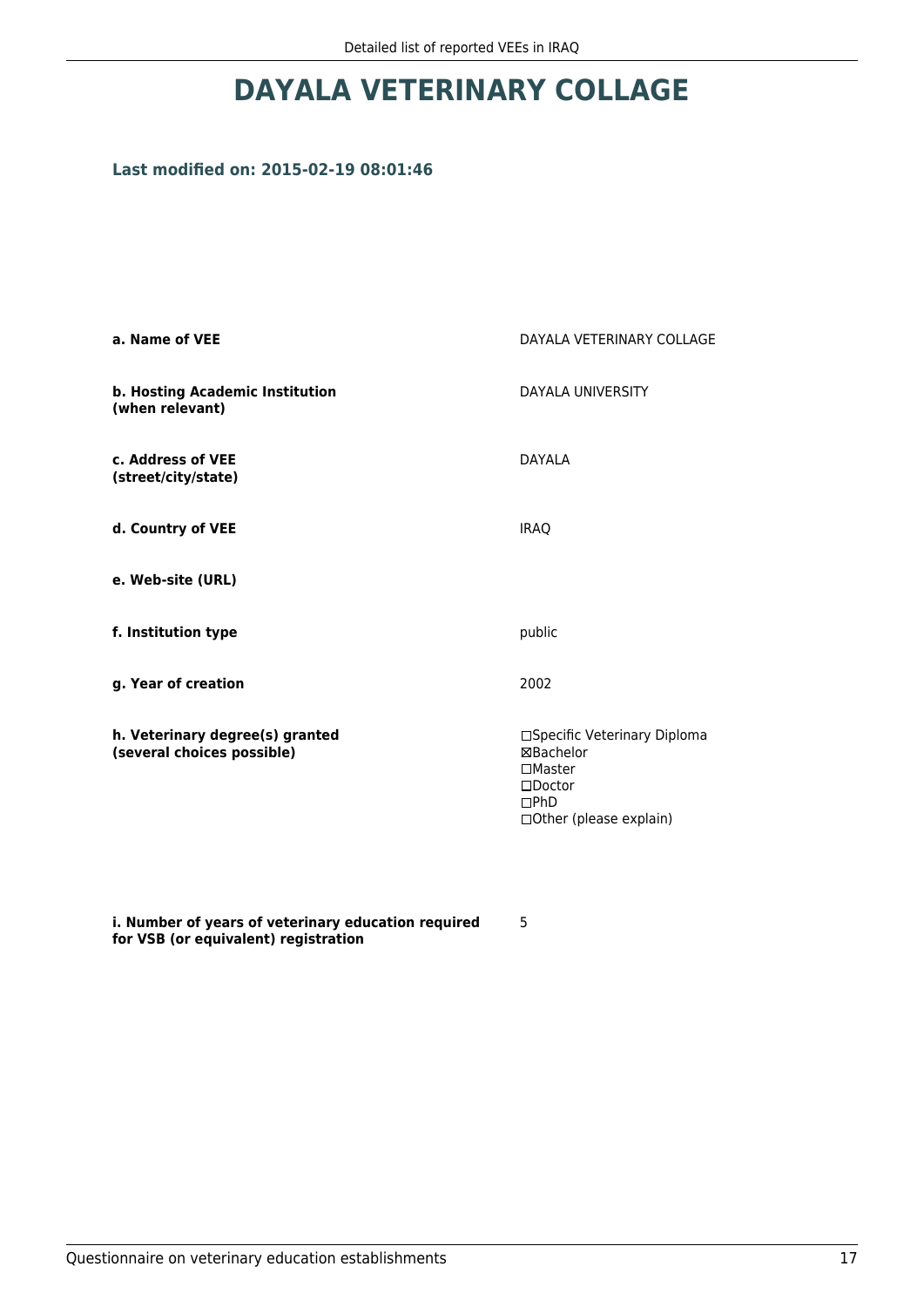|                                                                                                   | 1st Year                                                                                                                                                              | 51-100   |
|---------------------------------------------------------------------------------------------------|-----------------------------------------------------------------------------------------------------------------------------------------------------------------------|----------|
|                                                                                                   | 2d Year                                                                                                                                                               | 51-100   |
|                                                                                                   | 3d Year                                                                                                                                                               | $0 - 50$ |
|                                                                                                   | 4th Year                                                                                                                                                              | $0 - 50$ |
|                                                                                                   | 5th Year                                                                                                                                                              | $0 - 50$ |
|                                                                                                   | 6th Year                                                                                                                                                              |          |
|                                                                                                   | 7th Year                                                                                                                                                              |          |
| k. Average number of veterinary graduates per year<br>from the establishment                      | $0 - 50$                                                                                                                                                              |          |
| I. Minimum education required for admission to the<br>establishment<br>(several choices possible) | ⊠High School University Entrance<br>Qualification<br>□Pre-Veterinary Science Diploma<br>□Pre-Veterinary Science Degree<br>□Other specific VEE entrance qualifications |          |
| m. Is there a selection procedure at<br>(several choices possible)                                | ⊠National level<br>□State level<br>□Establishment level                                                                                                               |          |
| n. National accreditation/certification/approval                                                  | No                                                                                                                                                                    |          |
| o. Regional accreditation/certification/approval                                                  | No                                                                                                                                                                    |          |
| p. Any form of other international<br>accreditation/certification/approval?                       | No                                                                                                                                                                    |          |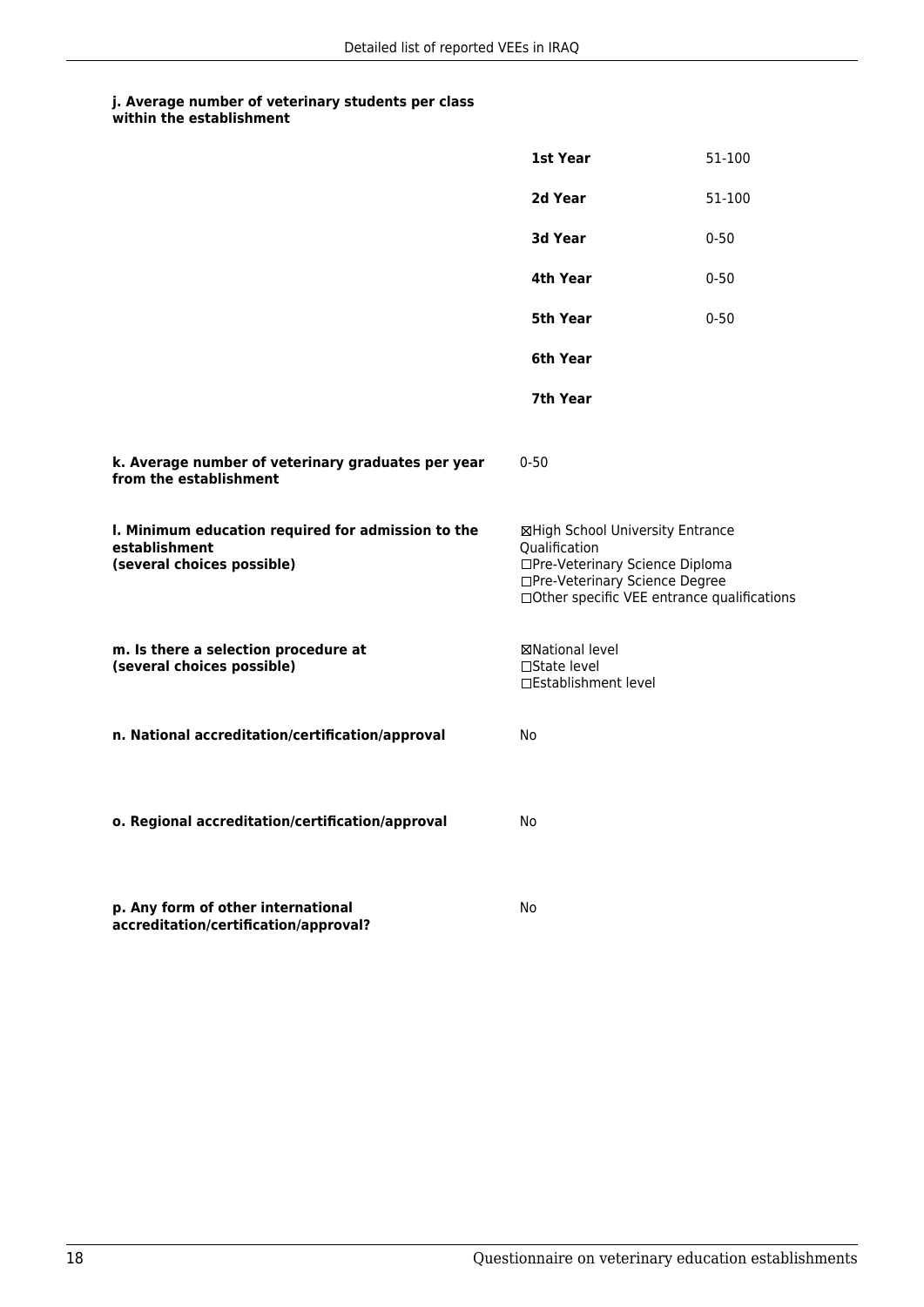# **KARBALA VETERINARY COLLAGE**

### **Last modified on: 2015-02-19 08:09:13**

| a. Name of VEE                                                | KARBALA VETERINARY COLLAGE                                                                                        |  |
|---------------------------------------------------------------|-------------------------------------------------------------------------------------------------------------------|--|
| b. Hosting Academic Institution<br>(when relevant)            | <b>KARBALA UNIVERSITY</b>                                                                                         |  |
| c. Address of VEE<br>(street/city/state)                      | <b>KARBALA</b>                                                                                                    |  |
| d. Country of VEE                                             | <b>IRAO</b>                                                                                                       |  |
| e. Web-site (URL)                                             |                                                                                                                   |  |
| f. Institution type                                           | public                                                                                                            |  |
| g. Year of creation                                           | 2008                                                                                                              |  |
| h. Veterinary degree(s) granted<br>(several choices possible) | □Specific Veterinary Diploma<br>⊠Bachelor<br>$\Box$ Master<br>$\square$ Doctor<br>DPhD<br>□Other (please explain) |  |

**i. Number of years of veterinary education required for VSB (or equivalent) registration**